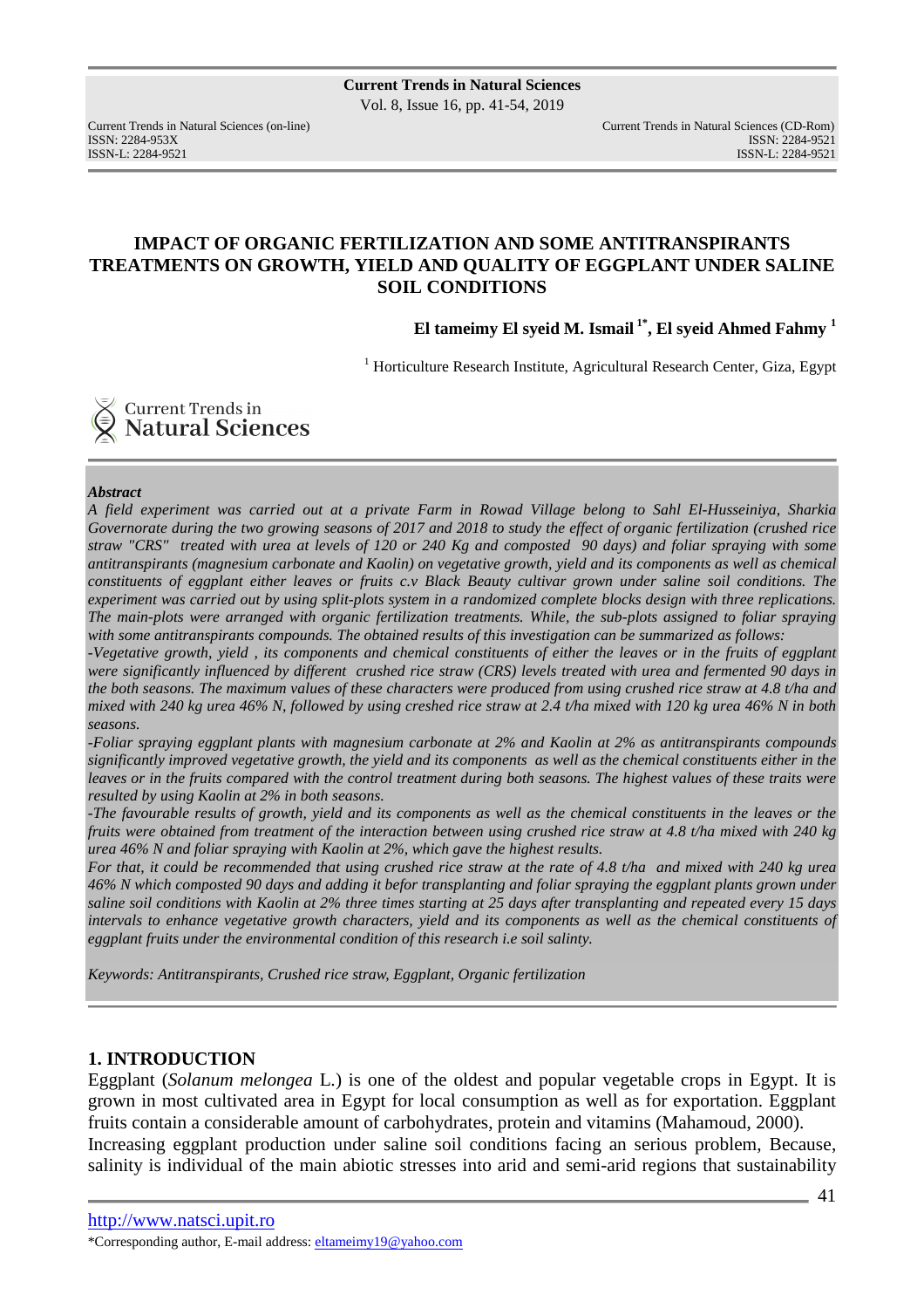Vol. 8, Issue 16, pp. 41-54, 2019

Current Trends in Natural Sciences (on-line) Current Trends in Natural Sciences (CD-Rom)

diminished the yield of major crops by extra 50%. Whereas, salinity conditions cause a decrease in uptake availability of most nutrients to the plants and this due to soil fixation for most elements. Moreover, all soil types contain soluble salts of a multifaceted nature when soil and environmental conditions allow soil salinity concentrations to reach high level in this case, it become a major threat to land degradation and crop productivity (Munnus, 2002).

Organic manures may increase soil fertility and thus reflect on the crop production potential possibly by changes in the soils physical and chemical properties including nutrient bioavailability, soil structure, water holding capacity, cation exchange capacity, reduce soil pH, microbial community and activity (Muhammad and Khattak, 2009). In particular, soil pH is greatly influenced by addition of organic manures through different organic amendments like crushed rice straw. crushed rice straw is important natural resource and recycling of rice straw residues which improves soil physical, chemical and biological properties (Mandal *et al.*, 2004 and Brar and Walia, 2010) generally and physic-chemical and microbiological properties of saline soil particularly (Dileep *et al.*, 2006). Singh (2004) revealed that rice residues proved highly beneficial for crop growth. Ismail (2013) found that application threshed rice straw in saline soil caused significant increases on growth, yield and quality of eggplant as compared with the control treatment (without threshed rice straw). El-Semellawy and El-Koumy (2015) stated that organic mulch treatments (rice straw, wheat straw and dry grass as well as the bare soil as a control) had a positive effect on vegetative growth parameters, total yield and fruit quality as compared with bare soil, which had the highest early yield. Ahmed *et al.* (2016) reported that mixing 50% amount of mineral fertilizers and organic fertilizers obtained the highest values of vegetative growth and fruit yield in the both growing seasons. Paul *et al.* (2017) showed that the fruit yield of eggplant was high in the combined application of organic and inorganic fertilizer and significantly different from either sole organic or inorganic nutrient sources or control.

Regarding to antitranspirants, in general, reduce the transpiration loss of water occurring mainly through closing stomatal pores present on leaf surface. Spraying with antitransparent materials results in higher relative water content and water use efficiency in association with lower rate of water use per day and consumptive use by coating film on the leaves, which increases the leaf reflectance by reflecting the radiation and increases the vapour pressure gradient and thus reduces transpiration (Glenn *et al.*, 2002 and Creamer *et al.*, 2005), consequently enhances crop growth and yield. Kaolin is an important material used in this concern, it is considered as an effective natural antitranspirant and was reported to mitigate the negative effects of water deficiency and environmental stresses, such as heat stress and sunburn damage (Kahn and Damicone, 2008). Kaolin increase photosynthesis and water use efficiency in grapefruit and reduce the water losses during vegetable growth period and before or after fruits harvesting in tuberose plant (Al-Moftah and Al-Hamaid, 2005). Also, Kaolin cause a reduction in leaf temperature of peach tree, while having no adverse effects on fruit yield and quality (Glenn *et al.,*1999) and reduce severity of sunburn damage in pomegranate fruit (Weerakkody *et al.*, 2010). Moreover, Anwar (2005) stated that application of antitranspirants such as kaolin and whitewash ( $CaCO<sub>3</sub>$ ) to potato plants could reduce transpiration by increasing leaf resistance to diffusion of water vapor. In addition, Creamer *et al.* (2005) illustrated that application of kaolin at hot temperatures might help hot Chile pepper plants from being subjected to severe water stress. Greger *et al.* (2011) found that the beneficial effects of aluminum silicate on plant growth may refer to that silicon enhances the growth, improves protection against pathogens and maintains of photosynthetic activity and that one of the reasons of increasing dry matter production. Boari *et al.* (2013) monitored that kaolin cause the great impact on eggplant growth by decreasing stomatal conductance, which contributes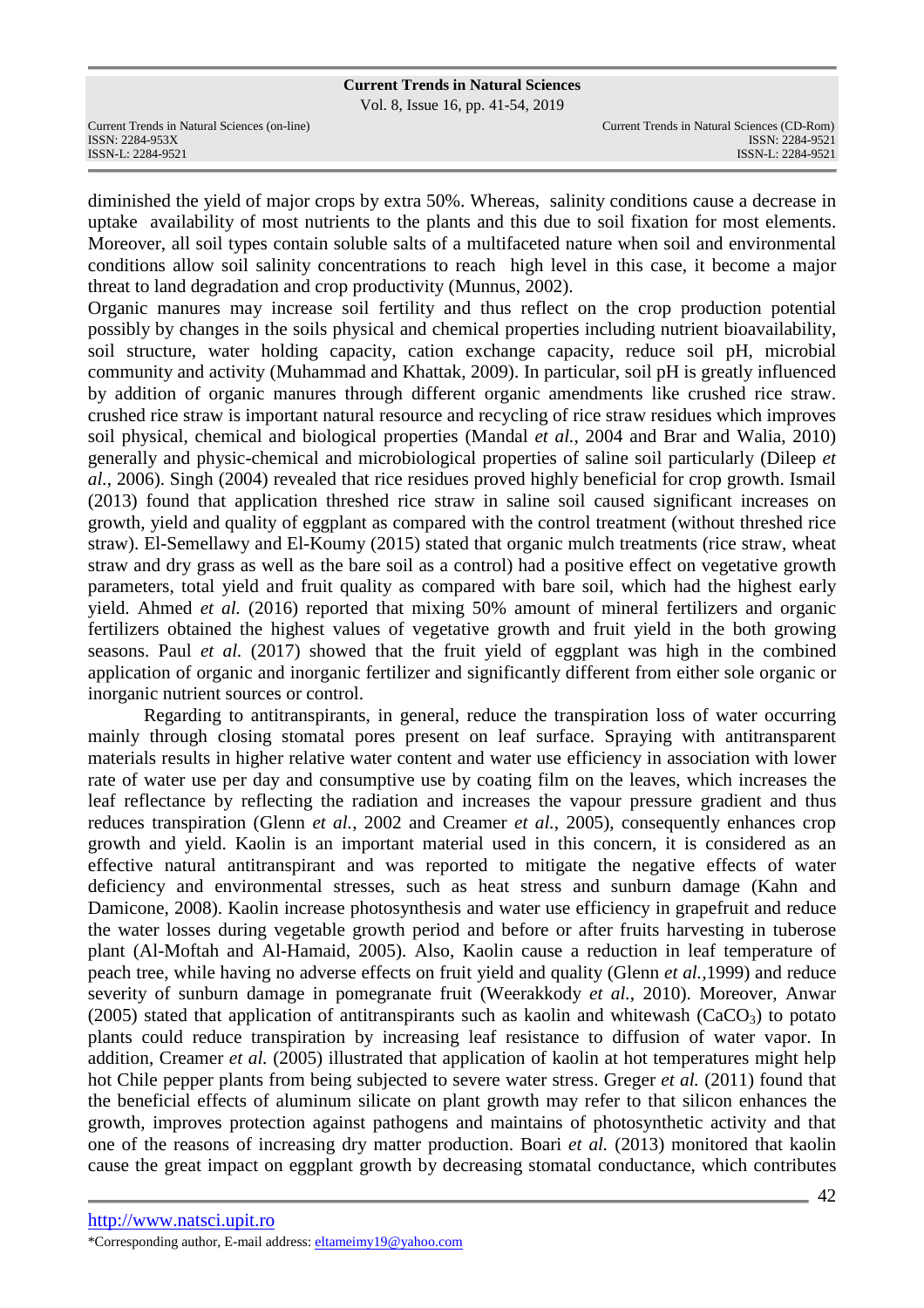Vol. 8, Issue 16, pp. 41-54, 2019

Current Trends in Natural Sciences (on-line) Current Trends in Natural Sciences (CD-Rom)

ISSN: 2284-953XISSN: 2284-9521 ISSN-L: 2284-9521 ISSN-L: 2284-9521

to reduced transpiration, improves plant water status and lower net assimilation. In addition, performing well in pest control and heat stress mitigation, kaolin can effectively be used as an antitranspirant to decrease the impact of salinity, heat stress and to save water. Rakha (2014) showed that application of antitranspirants (kaolin, potassium silicate and dyriton) significantly increased most of yield parameters of eggplant. The highest values were recorded with sprayed dyriton 4 % as compared with the other treatments. Bedrech and Farag (2015) found that spraying grapes with kaolin 5% improved cluster weight of berries under high temperature and irradiance levels conditions. Abd El-Hady and Doklega (2017) showed that using jojoba oil as antitranspirant foliar spray gave significant superiority comparing to other spraying treatments (control, kaolin, glycerol and green miracle) on vegetative growth measurements, yield and its components of eggplant, while green miracle produced the highest significant values of parameters quality *i.e.* crude protein, total carbohydrates, crude fiber and vitamin C. Ramadan and Omar (2017) revealed that antitranspirants foliar application significantly increased growth, yield and NPK content of cabbage. The beneficial effect of antitranspirants foliar application can be arranged as follows:  $CaCO<sub>3</sub> > kaolin > K<sub>2</sub>SO<sub>4</sub> > plastic film > mineral oil as compared with the untreated plants. Zakher$ (2017) found that foliar spraying tomato plants with aluminum silicate (Kaolin) at 2% significantly increased all traits of vegetative growth, fruit setting, total yield, fruit weight, high firmness, high vitamin-C content and TSS % in juice fruits. Koteswara-Rao *et al.* (2018) stated that antitranspirants are important chemicals for spraying on transpiring plant surfaces with an attempt to reduce water use by reducing transpiration. Depending upon their mode of action, they are stomatal closing type, film forming type, reflectance type and growth retardants. Antitranspirants should have some of the ideal properties like non toxic, cheap, stable, long lasting in their effectiveness and they should have some of the assured benefits.

Therefore, the aim of this investigation was to determine the effect of organic fertilization (crushed rice straw treated with urea as organic fertilizers) and foliar spraying with some antitranspirants on vegetative growth, yield and its components along with chemical constituents of eggplant fruits under the ecological condition and salinity soil of Sahl El-Husseiniya, Sharkia Governorate.

### **2. MATERIALS AND METHODS**

The present study was carried out during 2017 and 2018 seasons at a private Farm in Rowad Village belong to Sahl El-Husseiniya, Sharkia Governorate. The main goal of this trial was to clarify the effect of organic fertilization (crushed rice straw "CRS" levels treated with urea and fermented for 90 days) and foliar spray by some antitranspirants treatments on vegetative growth, yield and its components and chemical constituents of eggplant, Black Beauty cultivar.

The experiment layout was a split-plots system in a randomized complete blocks design with three replications. The main-plots were arranged with three organic fertilization treatments as follows:

A- The first treatment was organic fertilization as follows:

- 1- Without organic fertilization (control treatment).
- 2- Organic fertilizer 1 *i.e.* crushed rice straw at 2.4 t/ha treated by 120 kg urea 46% N and fermented (90 days ) in the presence of water spray.
- 3- Organic fertilizer 2 *i.e.* crushed rice straw at 4.8 t/ha treated by 240 kg urea 46% N and fermented (90 days ) in the presence of water spray .

 Organic fertilizers were added to the experimental units before transplanting in the interior of ridges and then turned over via hack. The chemical analysis of crushed rice straw (CRS) used in the two growing seasons is showed in Table 1.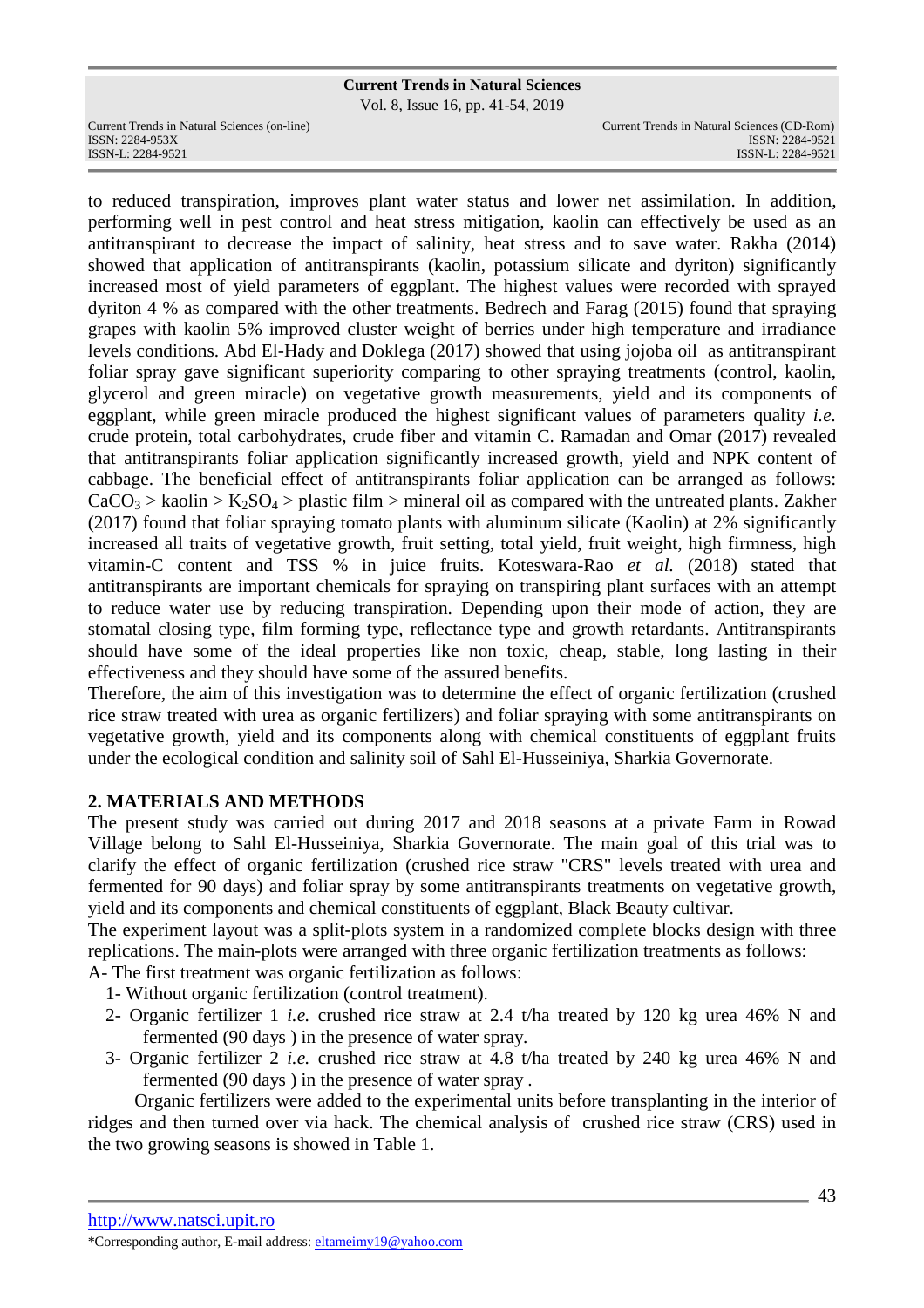Vol. 8, Issue 16, pp. 41-54, 2019

| <b>Contents</b>       | crushed rice straw (CRS) |       |  |  |  |  |  |
|-----------------------|--------------------------|-------|--|--|--|--|--|
|                       | 2017                     | 2018  |  |  |  |  |  |
| Organic matter (OM) % | 44.30                    | 42.60 |  |  |  |  |  |
| $C\%$                 | 25.80                    | 26.9  |  |  |  |  |  |
| $N\%$                 | 1.09                     | 1.07  |  |  |  |  |  |
| C/N                   | 23:7                     | 23:2  |  |  |  |  |  |
| $P\%$                 | 0.19                     | 0.18  |  |  |  |  |  |
| K %                   | 0.14                     | 0.13  |  |  |  |  |  |
| pH(1:5)               | 4.90                     | 4.80  |  |  |  |  |  |
| EC(1:10)              | 5.10                     | 5.20  |  |  |  |  |  |

*Table 1. Chemical analysis of crushed rice straw (CRS) during the two growing seasons* 

B-The second treatment was foliar spray with some antitranspirants as follows:

The sub-plots were assigned to foliar spraying with some antitranspirants *i.e.* tap water (control treatment), magnesium carbonate (MgCO<sub>3</sub>) and Kaolin (Aluminum silicate, Si2 48.8 ml/g + Al2O7 7%). Foliage application of the used antitranspirants as powder agriculture grade were used as a fine mist foliar application at 2% (20 g/L) till run-off with care being taken to cover all plant foliage (Zakher, 2017) at three times starting at 25 days after transplanting and repeated every 15 days intervals during the two growth seasons.

Each experimental unit contains 4 rows, 3.75 m long and 0.70 m width occupying an area of 10.5 m 2 (*i.e.* 1/950 hectar). The previous crop was garlic (*Allium sativum* L.) in both seasons.

The experiments were carried out in a clay loam soil with medium fertility. Soil samples were randomly selected from the experimental field area at a depth of 0-50 cm prior to soil preparation to determine physical and chemical soil characteristics as shown in Table 2.

| Soil analyses                   |                                  | 2017  | 2018  |  |  |
|---------------------------------|----------------------------------|-------|-------|--|--|
| A: Mechanical analysis          |                                  |       |       |  |  |
| Clay $(\%)$                     |                                  | 51.00 | 54.00 |  |  |
| Silt $(\%)$                     |                                  | 28.60 | 31.40 |  |  |
| Fine sand $(\% )$               |                                  | 18.70 | 14.80 |  |  |
| Coarse sand (%)                 |                                  | 2.10  | 2.89  |  |  |
| Texture class                   |                                  | Clay  | Clay  |  |  |
| Organic matter (%)              |                                  | 1.44  | 2.81  |  |  |
| <b>B</b> : Chemical analyseis   |                                  |       |       |  |  |
| pH(1:2.5)                       |                                  | 7.78  | 8.01  |  |  |
| E.C. dS m <sup>-1</sup> $(1:5)$ |                                  | 5.07  | 4.90  |  |  |
| Saturation percentage (SP %)    |                                  | 71.00 | 70.50 |  |  |
| Available N (ppm)               |                                  | 45.50 | 47.1  |  |  |
| Available P (ppm)               |                                  | 4.30  | 4.70  |  |  |
| Exchangeable K (ppm)            |                                  | 375   | 226   |  |  |
|                                 | $Ca$ <sup>++</sup>               | 1.25  | 2.25  |  |  |
| Cations (meq/100                | $Mg^{++}$                        | 0.67  | 2.41  |  |  |
| g soil)                         | $Na$ <sup>+</sup>                | 3.25  | 2.93  |  |  |
|                                 | $K^+$                            | 0.31  | 0.16  |  |  |
|                                 | $CO_3$ <sup><math>=</math></sup> |       |       |  |  |
| Anions (meq/100                 | HCO <sub>3</sub>                 | 0.98  | 3.61  |  |  |
| g soil)                         | $Cl^-$                           | 2.56  | 2.43  |  |  |
|                                 | $SO_4$ <sup>--</sup>             | 1.88  | 2.35  |  |  |

*Table 2. Physical and chemical soil characteristics of the experimental sites during the two growing seasons*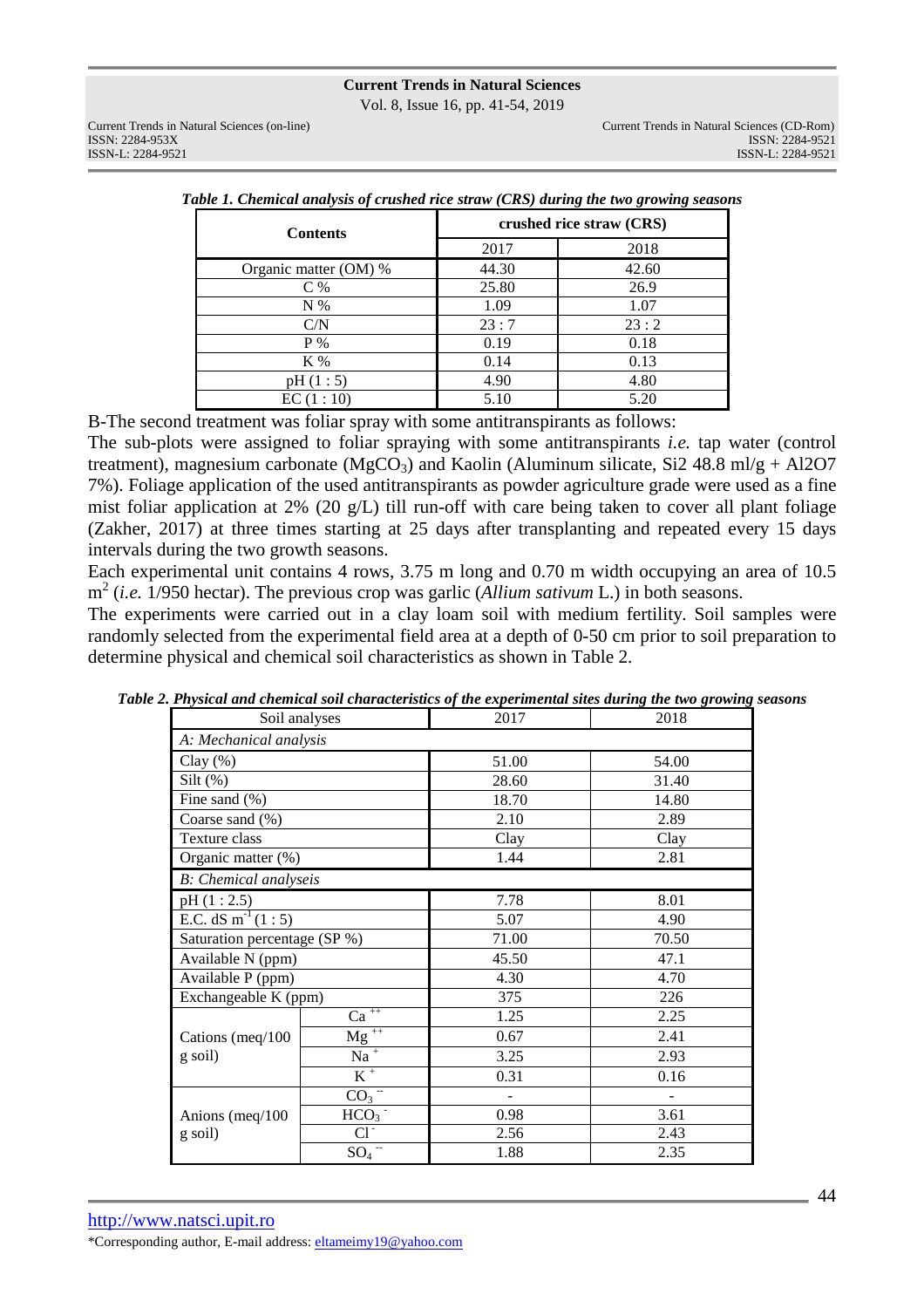Vol. 8, Issue 16, pp. 41-54, 2019

The transplanting was carried out during the first week of May in both seasons. The seedlings (40 days old) transplanted on both sides of the ridges at 50 cm apart. The common recommended mineral fertilizers (N, P and K) were applied at the rate of 1070 kg ammonium sulfate (20.5 % N), 595 kg calcium superphosphate (15.5 % P<sub>2</sub>O<sub>5</sub>) and 350 kg potassium sulfate (48.52 % K<sub>2</sub>O). All doses of these fertilizers were applied as following; 30 % at 4 weeks after transplanting, 35 % at 8 weeks after transplanting and 35 % at 12 weeks after transplanting. The harvest was done after 90 days from transplanting (every 5 days intervals until 45 day from beginning the harvest) in the both seasons of this study. The common agricultural practices for plantation eggplant was doing according to the recommendations of Ministry of Agriculture were followed, except the factors under study.

# **The recorded data:**

### **A- Vegetative growth characters:**

At 70 days after transplanting a random sample of four guarded plants was taken from the inner rows from each sub-plot to estimate plant vegetative growth characters as follows:

1- Plant height (cm). 2- Number of leaves/plant. 3- Fresh and dry weight of leaves (g).

# **B- Yield and its components:**

The harvest was done after 90 days from transplanting and continue 45 days through 9 pickings (the fruits were harvested every 5 days).The fruit yield and its characters are shown as follows.

- 1- Early yield weight in t/ha (first 3 pickings).
- 2- Yield weight in t/ha (from the fourth picking till end of harvesting (6 picking)).
- 3- Total yield weight in t/ha (early yield weight  $+$  yield weight).

Random samples of fruits at harvesting time (from the fourth picking) were in use from each sub-plot to decide the following traits:

1- Average fruit weight (g). 2- Average fruit diameter (cm). 3- Average fruit length (cm).

# **C- Chemical constituents:**

Random samples of leaves at 70 days after transplanting were taken from each sub-plot to determine the following traits:

- 1- Total nitrogen content (%) was determined according to the method described by Pregle (1945) using micro-Kjeldahl.
- 2- Phosphorus content (%) was determined colorimetrically using the chlorostannus reduce molybdo phosphoric blue color method in sulphoric system as described by Jackson (1967).
- 3- Potassium content (%) was determined using a flame photometer according to Black (1965).
- 4- Proline % in the leaves was estimated according to A.O.A.C. (1990).
- 5- Total chlorophylls (SPAD): Leaf chlorophylls content was assessed by SPAD-502 (Minolta Co. Ltd., Osaka, Japan).

Random samples of fruits at harvesting time (from the fourth picking) were taken from each sub-plot to determine the following traits:

- 1- Total nitrogen, phosphorus and potassium content (%) in fruits were estimated as previously mentioned in leaves.
- 4- Total soluble solids (TSS %) was estimated using Gali 110 refractometer as mentioned by Brown and Zerban (1938).
- 5- Total iron was measured in the digested fruit samples using an Atomic Absorption spectrophotometer according to Chapman and Pratt (1961).

### **D- Economic feasibility:**

The economic feasibility of eggplant plants as affected by organic fertilization (threshed rice straw fertilizers) and foliar spraying with some antitranspirants as well as their interaction.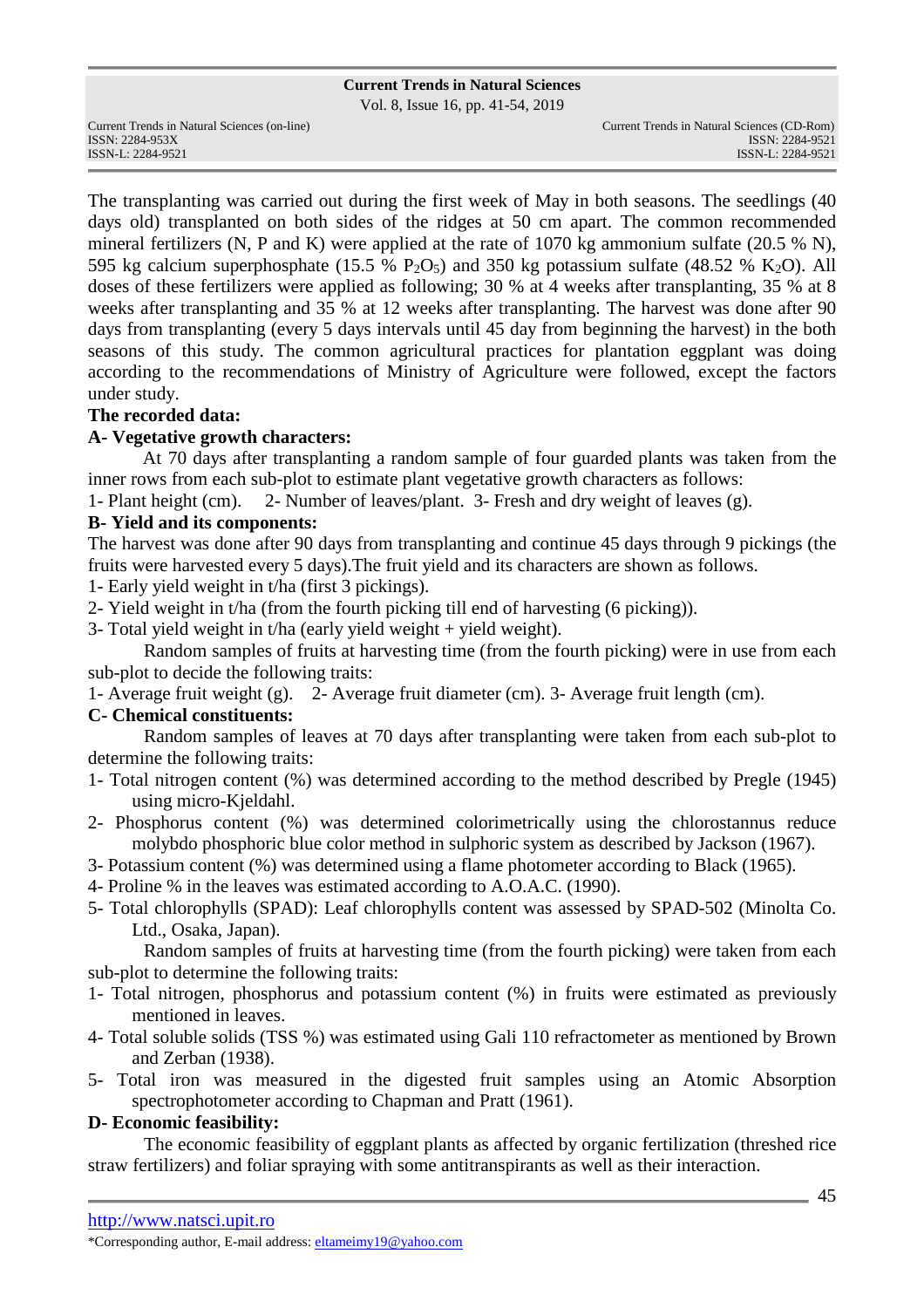Vol. 8, Issue 16, pp. 41-54, 2019

All data of this study were statistically analyzed according to the technique of variance for the splitplot design (Gomez and Gomez, 1984) by means of "MSTAT-C" Computer software package. LSD method was used to examination the differences among means of the treatment at 5 % level of probability (Snedecor and Cochran, 1980).

# **3. RESULTS AND DISCUSSIONS**

# **A. Vegetative growth:**

# **A.1- Organic fertilization treatments:**

The data presented in Tables 3 and 4 show that organic fertilization treatments *i.e.* without organic fertilization (control treatment), application organic fertilizer 1 (crushed rice straw at 2.4 t/ha mixed with 120 kg urea 46% N and fermented "90 days") and application organic fertilizer 2 (crushed rice straw at 4.8 t/ha mixed with 240 kg urea 46% N and fermented "90 days") caused significant increases on vegetative growth characters (plant height, number of leaves/plant, fresh and dry weight of leaves) and the chemical constituents of the leaves (nitrogen, phosphorus, potassium, proline percentages and total chlorophylls) of eggplant after 70 days after transplanting in the two seasons of this study. The highest values of these growth traits were obtained by application of organic fertilizer 2 and followed by application of organic fertilizer 1 as compared with treatment without organic fertilization (control treatment) in both seasons. The enhancing effect due to application of crushed rice straw mixed with urea and decaying may be due to increase soil fertility and thus the crop production potential possibly by changes in the soils physical and chemical properties including nutrient bioavailability, soil structure, water holding capacity, cation exchange capacity, reduce soil pH, microbial community and its activity as mentioned by (Muhammad and Khattak, 2009). In addition, crushed rice straw fermented and mixed with urea is important natural resource and recycling of crushed rice straw which improves soil physical, chemical and biological properties (Mandal *et al.*, 2004). The obtained findings are in harmony with those of Singh (2004), Ismail (2013) and Ahmed *et al.* (2016) on eggplant.

| Characters                                     | Plant height (cm) |        | Number of | leaves/plant | leaves $(g)$ | Fresh weight of | Dry weight of<br>leaves $(g)$ |       |  |
|------------------------------------------------|-------------------|--------|-----------|--------------|--------------|-----------------|-------------------------------|-------|--|
| Treatments                                     | 2017              | 2018   | 2017      | 2018         | 2017         | 2018            | 2017                          | 2018  |  |
| A- Organic fertilizers:                        |                   |        |           |              |              |                 |                               |       |  |
| Without (control)                              | 41.15             | 43.09  | 36.35     | 35.85        | 69.20        | 73.13           | 12.70                         | 13.46 |  |
| Organic fertilizer 1                           | 44.07             | 46.12  | 40.59     | 42.60        | 81.18        | 86.12           | 15.56                         | 16.52 |  |
| Organic fertilizer 2                           | 47.57             | 49.63  | 46.76     | 48.91        | 91.05        | 95.70           | 18.29                         | 19.25 |  |
| F. test                                        | $\ast$            | *      | $\ast$    | *            | $\ast$       | $\ast$          | $\ast$                        | *     |  |
| LSD at $5\%$                                   | 1.79              | 0.62   | 1.30      | 0.74         | 0.43         | 1.40            | 0.57                          | 0.71  |  |
| B- Foliar spraying with some antitranspirants: |                   |        |           |              |              |                 |                               |       |  |
| Tap water (control)                            | 41.54             | 43.94  | 37.81     | 38.57        | 71.87        | 77.05           | 13.69                         | 14.59 |  |
| Magnesium carbonate                            | 43.69             | 45.83  | 41.46     | 42.50        | 80.61        | 84.36           | 15.28                         | 16.24 |  |
| Kaolin                                         | 47.16             | 48.71  | 44.43     | 46.29        | 88.96        | 93.53           | 17.57                         | 18.40 |  |
| F. test                                        | *                 | $\ast$ | *         | *            | *            | *               | *                             | *     |  |
| LSD at $5%$                                    | 0.57              | 0.99   | 0.63      | 1.07         | 0.61         | 0.59            | 0.47                          | 0.64  |  |

*Table 3. Plant height, number of leaves/plant, fresh and dry weight of leaves of eggplant plants after 70 days from transplanting as affected by organic fertilization treatments and foliar spraying with some antitranspirants during 2017 and 2018 seasons* 

Organic fertilizer 1 *i.e.* crushed rice straw at 2.4 t/ha + 120 kg urea 46% N (90 days ). Organic fertilizer 2 *i.e.* crushed rice straw at 4.8 t/ha + 240 kg urea 46% N (90 days).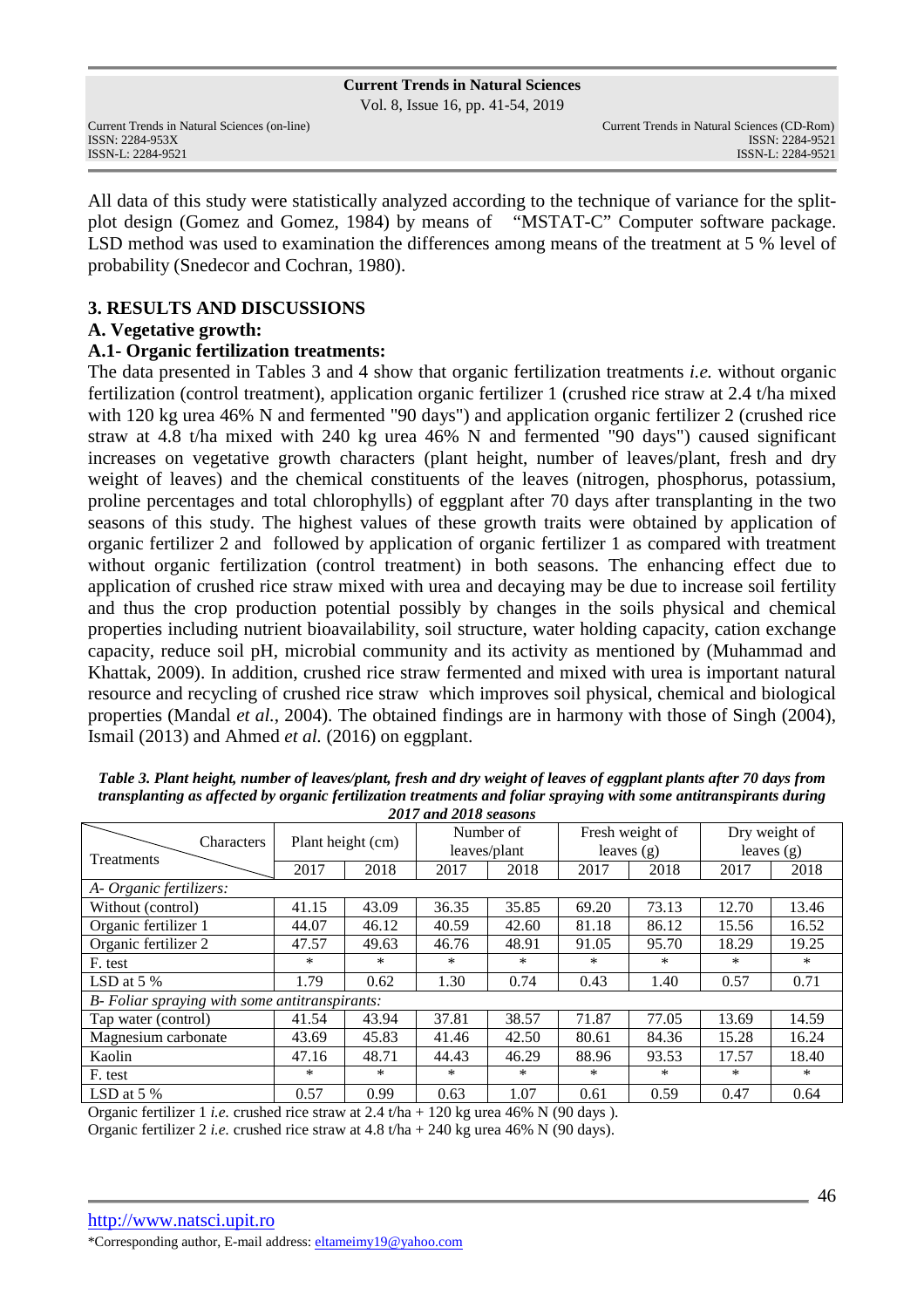Vol. 8, Issue 16, pp. 41-54, 2019

| Table 4. Nitrogen, phosphorus, potassium, proline percentages and total chlorophylls in leaves of eggplant after 70    |
|------------------------------------------------------------------------------------------------------------------------|
| days from transplanting as affected by organic fertilization treatments and foliar spraying with some antitranspirants |
| during 2017 and 2018 seasons                                                                                           |

| Characters                                     | N(% )  |        |        | $P$ (%) |        | $K(\%)$ |        | Proline $(\% )$ |        | Total chlorophylls<br>(SPAD) |  |
|------------------------------------------------|--------|--------|--------|---------|--------|---------|--------|-----------------|--------|------------------------------|--|
| Treatments                                     | 2017   | 2018   |        | 2018    | 2017   | 2018    | 2017   | 2018            | 2017   | 2018                         |  |
| A- Organic fertilizers:                        |        |        |        |         |        |         |        |                 |        |                              |  |
| Without (control)                              | 2.13   | 2.16   | 0.292  | 0.296   | 2.646  | 2.736   | 10.75  | 10.65           | 73.75  | 73.88                        |  |
| Organic fertilizer 1                           | 2.50   | 2.53   | 0.316  | 0.323   | 2.980  | 3.040   | 9.63   | 9.48            | 74.55  | 74.61                        |  |
| Organic fertilizer 2                           | 2.79   | 2.84   | 0.326  | 0.334   | 3.133  | 3.186   | 8.84   | 8.65            | 74.94  | 75.17                        |  |
| F. test                                        | $\ast$ | $\ast$ | *      | $\ast$  | $\ast$ | $\ast$  | $\ast$ | *               | $\ast$ | $\ast$                       |  |
| LSD at $5\%$                                   | 0.54   | 0.42   | 0.62   | 0.71    | 0.56   | 0.64    | 0.85   | 0.44            | 0.42   | 0.73                         |  |
| B- Foliar spraying with some antitranspirants: |        |        |        |         |        |         |        |                 |        |                              |  |
| Tap water (control)                            | 2.32   | 2.33   | 0.299  | 0.304   | 2.806  | 2.853   | 10.3   | 10.06           | 73.90  | 74.21                        |  |
| Magnesium carbonate                            | 2.46   | 2.50   | 0.311  | 0.316   | 2.946  | 3.000   | 9.71   | 9.66            | 74.36  | 74.39                        |  |
| Kaolin                                         | 2.65   | 2.70   | 0.324  | 0.332   | 3.070  | 3.110   | 9.22   | 9.06            | 74.98  | 75.06                        |  |
| F. test                                        | $\ast$ | $\ast$ | $\ast$ | $\ast$  | $\ast$ | $\ast$  | *      | *               | $\ast$ | $\ast$                       |  |
| LSD at $5\%$                                   | 0.54   | 0.45   | 0.42   | 0.39    | 0.57   | 0.65    | 0.77   | 0.63            | 0.81   | 0.52                         |  |

**A.2- Effect of foliar spraying with some antitranspirants treatments:**

The obtained results as presented in Tables 3 and 4 show that, in both seasons, foliar spraying with some antitranspirants *i.e.* tap water (control treatment), magnesium carbonate at 2% and Kaolin at 2% caused significant increases on vegetative growth characters (plant height, number of leaves/plant, fresh and dry weight of leaves) and chemical constituents of leaves (nitrogen, phosphorus, potassium, proline percentages and total chlorophylls) of eggplant after 70 days after transplanting. The highest values of these growth traits were obtained from foliar spraying eggplant plants with Kaolin at 2% in both seasons. The second best antitranspirants treatments was foliar spraying eggplant plants with magnesium carbonate at 2% in the two growing seasons. The lowest values of these growth traits were obtained from foliar spraying of eggplant plants with tap water (control treatment) in both seasons. These results may be due to that the Kaolin at 2% (Aluminum silicate) helps in increase the growth rate by coating film on the leaves, it increase the leaf reflectance by reflecting the radiation and increase the vapour pressure gradient and thus reduce transpiration (Glenn *et al.*, 2002 and Creamer *et al.*, 2005). In addition, Kaolin reduce the water losses during vegetable growth period and before or after fruits harvesting in tuberose plant(Al-Moftah and Al-Hamaid, 2005). These results are in agreement with those obtained by Greger *et al.* (2011), Boari *et al.* (2013), Abd El-Hady and Doklega (2017) on eggplant, Ramadan and Omar (2017) on cabbage and Zakher (2017) on tomato.

### **A.3- Effect of the interaction between organic fertilization treatments and foliar spraying with some antitranspirants treatments:**

The interaction between organic fertilization treatments and foliar spraying with some antitranspirants treatments had a significant effect on vegetative growth characters (plant height, number of leaves/plant, fresh and dry weight of leaves) and chemical constituents of leaves (nitrogen, phosphorus, potassium, proline percentages and total chlorophylls) of eggplant after 70 days after transplanting in both seasons (Tables 5 and 6). The favourable interaction treatment that produced the highest values of vegetative growth characters and chemical constituents of leaves was using organic fertilizer 2 and foliar spraying eggplant plants with Kaolin at 2% in both seasons of this study. The second best interaction treatment was using organic fertilizer 1 with foliar spraying eggplant plants with Kaolin at 2% in both seasons of this study. On the other hand, the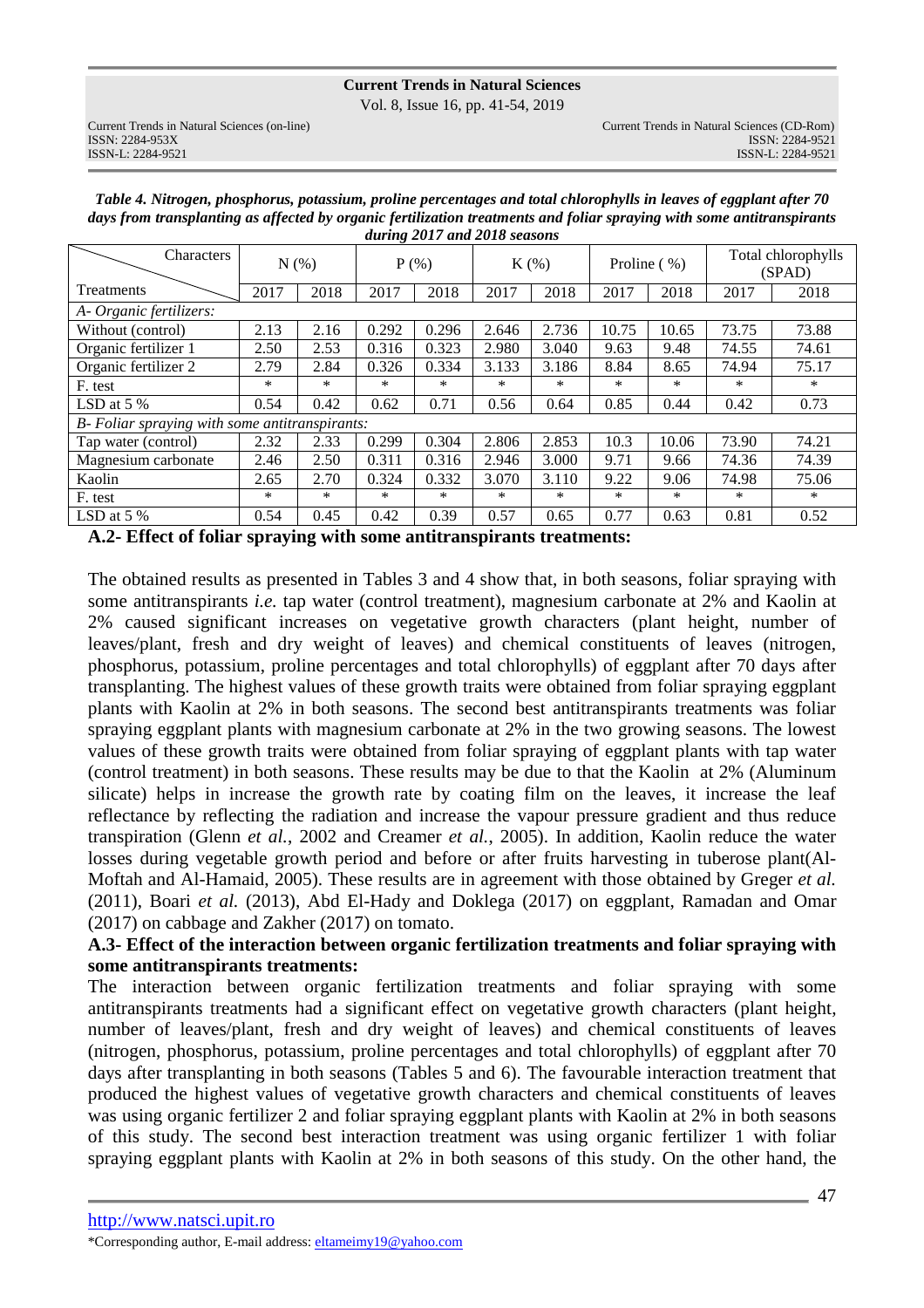Vol. 8, Issue 16, pp. 41-54, 2019

lowest means of these traits were resulted from control treatment of both studied factors (without organic fertilization and foliar spraying of eggplant plants with tap water) in both seasons. These results may be due to the role of crushed rice straw are important natural resource and recycling of these residues improves soil physical, chemical and biological properties (Mandal *et al.*, 2004 and Brar and Walia, 2010). Moreover, The beneficial effects of antitranspirants which lead to reduce water use by reducing transpiration depending upon their mode of action *i.e.* stomatal closing type, film forming type, reflectance type and growth retardants (Koteswara-Rao *et al.*, 2018).

*Table 5. Plant height, number of leaves/plant, fresh and dry weight of leaves of eggplant plants after 70 days from transplanting as affected by the interaction between organic fertilization treatments and foliar spraying with some antitranspirants during 2017 and 2018 seasons*

|                         | annu anspirants auring 2017 and 2010 seasons |        |              |        |              |       |                 |        |               |
|-------------------------|----------------------------------------------|--------|--------------|--------|--------------|-------|-----------------|--------|---------------|
|                         |                                              |        | Plant height |        | Number of    |       | Fresh weight of |        | Dry weight of |
|                         | Characters                                   |        | (cm)         |        | leaves/plant |       | leaves $(g)$    |        | leaves $(g)$  |
| Treatments              |                                              | 2017   | 2018         | 2017   | 2018         | 2017  | 2018            | 2017   | 2018          |
|                         | Tap water                                    | 39.13  | 41.02        | 34.52  | 32.23        | 61.63 | 64.73           | 11.09  | 11.93         |
| Without                 | Magnesium carbonate                          | 40.28  | 43.15        | 36.37  | 35.87        | 69.52 | 73.83           | 12.45  | 13.49         |
|                         | Kaolin                                       |        | 45.12        | 38.13  | 39.45        | 76.46 | 80.82           | 14.57  | 14.97         |
|                         | Tap water                                    | 41.42  | 44.02        | 36.36  | 38.71        | 72.25 | 76.83           | 13.46  | 14.47         |
| Organic<br>fertilizer 1 | Magnesium carbonate                          | 43.39  | 45.81        | 41.14  | 42.78        | 80.74 | 87.04           | 15.73  | 16.74         |
|                         | Kaolin                                       | 46.23  | 47.43        | 44.28  | 46.32        | 90.56 | 94.49           | 17.48  | 18.35         |
| Organic                 | Tap water                                    | 44.08  | 46.79        | 42.54  | 44.78        | 81.74 | 89.58           | 16.52  | 17.37         |
| fertilizer 2            | Magnesium carbonate<br>Kaolin                |        | 48.54        | 46.87  | 48.86        | 91.57 | 92.23           | 17.67  | 18.49         |
|                         |                                              |        | 53.58        | 50.89  | 53.09        | 99.86 | 105.29          | 20.68  | 21.89         |
| F. test                 |                                              | $\ast$ | $\ast$       | $\ast$ | $\ast$       | ∗     | *               | $\ast$ | $\ast$        |
| LSD at $5\%$            |                                              | 1.412  | 1.308        | 1.208  | 0.958        | 0.753 | 0.870           | 1.107  | 1.147         |

*Table 6. Nitrogen, phosphorus, potassium, proline percentages and total chlorophylls in leaves of eggplant after 70 days after transplanting as affected by the interaction between organic fertilization treatments and foliar spraying with some antitranspirants during 2017 and 2018 seasons* 

| <b>Characters</b> |                     | N(% ) |      |        | $P$ (%) |      | $K(\%)$ |       | Proline (%) |       | Total chlorophylls<br>(SPAD) |  |
|-------------------|---------------------|-------|------|--------|---------|------|---------|-------|-------------|-------|------------------------------|--|
| Treatments        |                     | 2017  | 2018 | 2017   | 2018    | 2017 | 2018    | 2017  | 2018        | 2017  | 2018                         |  |
|                   | Tap water           | 2.00  | 2.01 | 0.286  | 0.284   | 2.64 | 2.67    | 11.25 | 11.06       | 73.51 | 73.72                        |  |
| Without           | Magnesium carbonate | 2.15  | 2.19 | 0.292  | 0.294   | 2.70 | 2.72    | 10.90 | 10.87       | 73.63 | 73.69                        |  |
| Kaolin            |                     | 2.25  | 2.28 | 0.299  | 0.311   | 2.78 | 2.82    | 10.12 | 10.03       | 74.13 | 74.24                        |  |
| Organic           | Tap water           | 2.32  | 2.36 | 0.298  | 0.306   | 2.83 | 2.84    | 10.34 | 10.10       | 73.72 | 74.14                        |  |
| fertilizer        | Magnesium carbonate | 2.45  | 2.49 | 0.317  | 0.324   | 2.97 | 3.09    | 9.42  | 9.33        | 74.68 | 74.54                        |  |
|                   | Kaolin              | 2.73  | 2.75 | 0.333  | 0.339   | 3.15 | 3.20    | 9.13  | 9.01        | 75.25 | 75.17                        |  |
| Organic           | Tap water           | 2.61  | 2.64 | 0.313  | 0.323   | 2.95 | 3.05    | 9.31  | 9.03        | 74.47 | 74.78                        |  |
| fertilizer        | Magnesium carbonate | 2.79  | 2.83 | 0.325  | 0.332   | 3.17 | 3.20    | 8.81  | 8.80        | 74.78 | 74.95                        |  |
| 2                 | Kaolin              | 2.98  | 3.07 | 0.341  | 0.346   | 3.28 | 3.31    | 8.41  | 8.14        | 75.57 | 75.79                        |  |
| F. test           |                     | *     | *    | $\ast$ | $\ast$  | *    | $\ast$  | *     | $\ast$      | *     | *                            |  |
| LSD at $5\%$      |                     | 0.23  | 0.30 | 0.630  | 1.155   | 1.06 | 0.79    | 0.647 | 0.775       | 0.930 | 0.850                        |  |

Organic fertilizer 1 *i.e.* crushed rice straw at 2.4 t/ha + 120 kg urea 46% N (90 days ). Organic fertilizer 2 *i.e.* crushed rice straw at 4.8 t/ha + 240 kg urea 46% N (90 days).

### **B. Yield and its components:**

### **B.1- Organic fertilization treatments:**

 As shown from data in Table 7, application of organic fertilizers (organic fertilizer 1 *i.e.*  crushed rice straw at 2.4 t/ha mixed with 120 kg urea 46% N and fermented"90 days " and organic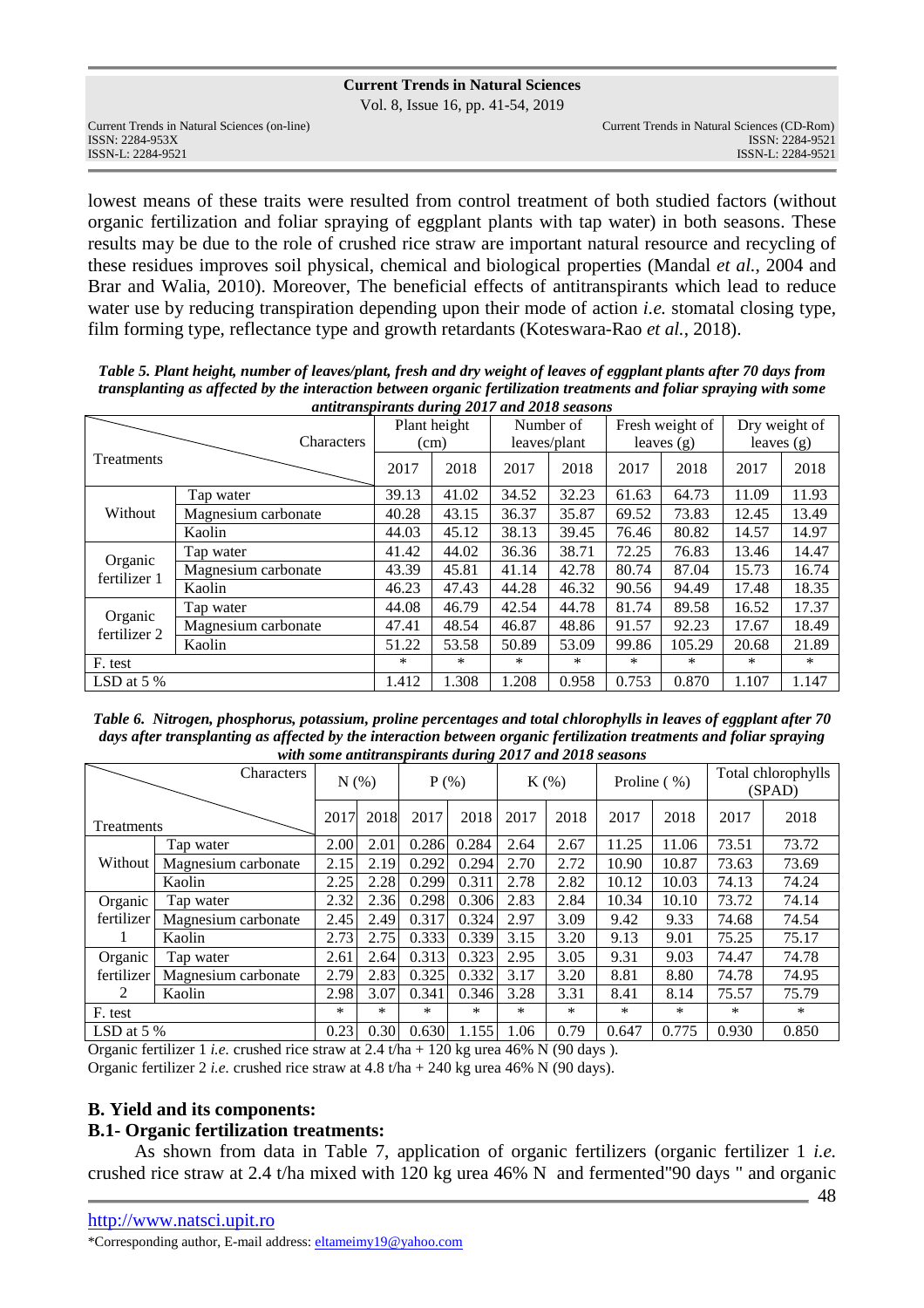Vol. 8, Issue 16, pp. 41-54, 2019

fertilizer 2 *i.e.* crushed rice straw at 4.8 t/ha mixed with 240 kg urea 46% N and fermented "90 days ") caused significant increases on yield and its components *i.e.* early yield weight (the first 3 pickings t/ha), yield weight (from the fourth picking till end of harvesting t /ha), total yield/ha, fruit weight, diameter and length of eggplant fruits as compared to without adding organic fertilization (control treatment) in both seasons. Using organic fertilizer 2 produced the highest values of these traits of yield and its components in both seasons. However, application organic fertilizer 1 produced the second highest values of these traits of yield and its components in both seasons. While, the lowest values of yield and its components were resulted from the control treatment (without organic fertilization) in both seasons. The improvement in yield and its components due to organic fertilization treatments might be ascribed to the merge beneficial effects of crushed rice straw as important natural resource and recycling of rice straw residues which improves soil physical, chemical and biological properties (Mandal *et al.*, 2004 and Brar and Walia, 2010) generally and physic-chemical and microbiological properties of saline soil particularly (Dileep *et al.*, 2006). These results are in harmony with those of Ismail (2013) and Paul *et al.* (2017) on eggplant.

### **B**.**2- Effect of foliar spraying with some antitranspirants treatments**:

As shown from data in Table 7 that foliar spraying eggplant plants with magnesium carbonate at 2% and Kaolin at 2% caused significant increases on fruit yield and its components of eggplant *i.e.*  early yield weight, yield weight and total yield/fed, fruit weight, diameter and length as comparing with foliar spraying of eggplant plants with tap water (control treatment) in both growing seasons. Foliar spraying eggplant plants with Kaolin at 2% produced the highest values of yield and its components. While, foliar spraying eggplant plants with magnesium carbonate at 2% produced the second best values of yield and its components in both seasons. Conversely, control treatment (foliar spraying eggplant plants with tap water) produced the lowest means of yield and its components in both seasons.

| <i>., .</i> .<br>Characters                    | Early yield |                 | Yield weight |        |        | Total yield | Fruit weight |       |      | Fruit diameter | Fruit length |        |
|------------------------------------------------|-------------|-----------------|--------------|--------|--------|-------------|--------------|-------|------|----------------|--------------|--------|
|                                                |             | weight $(t/ha)$ |              | (t/ha) | (t/ha) |             | (g)          |       | (cm) |                |              | (cm)   |
| Treatments                                     | 2017        | 2018            | 2017         | 2018   | 2017   | 2018        | 2017         | 2018  | 2017 | 2018           | 2017         | 2018   |
| A- Organic fertilizers:                        |             |                 |              |        |        |             |              |       |      |                |              |        |
| Without (control)                              | 3.89        | 4.26            | 7.61         | 7.90   | 11.50  | 12.16       | 29.97        | 32.07 | 2.85 | 2.88           | 9.03         | 9.15   |
| Organic fertilizer 1                           | 4.54        | 5.05            | 8.90         | 8.86   | 13.44  | 13.91       | 34.20        | 35.96 | 2.95 | 2.99           | 9.83         | 9.91   |
| Organic fertilizer 2                           | 5.01        | 5.03            | 10.76        | 11.42  | 15.77  | 16.45       | 39.25        | 40.99 | 3.12 | 3.15           | 10.65        | 10.93  |
| F. test                                        | $*$         | $*$             | $*$          | $*$    | $*$    | $*$         | $*$          | $*$   | $*$  | *              | $*$          | $*$    |
| LSD at $5\%$                                   | 1.79        | 2.15            | 1.61         | 1.29   | 1.54   | 2.96        | 2.01         | 1.16  | 0.44 | 0.61           | 0.53         | 0.78   |
| B- Foliar spraying with some antitranspirants: |             |                 |              |        |        |             |              |       |      |                |              |        |
| Tap water (control)                            | 4.01        | 4.36            | 8.13         | 8.28   | 12.14  | 12.64       | 30.75        | 32.27 | 2.86 | 2.90           | 9.22         | 9.32   |
| Magnesium carbonate                            | 4.40        | 4.95            | 8.91         | 9.06   | 13.31  | 14.01       | 34.13        | 35.67 | 2.97 | 3.00           | 9.64         | 9.91   |
| Kaolin                                         | 5.03        | 5.03            | 10.23        | 10.84  | 15.26  | 15.86       | 38.54        | 40.32 | 3.09 | 3.12           | 10.65        | 10.87  |
| F. test                                        | $*$         | $*$             | *            | *      | $*$    | *           | $*$          | $*$   | $*$  | $*$            | *            | $\ast$ |
| LSD at $5%$                                    | 1.74        | 1.25            | 1.61         | 2.51   | 1.79   | 1.48        | 1.41         | 1.66  | 0.45 | 0.57           | 0.68         | 0.86   |

| Table 7. Early yield weight, yield weight and total yield/fed, fruit weight, diameter and length of eggplant as affected |
|--------------------------------------------------------------------------------------------------------------------------|
| by organic fertilization treatments and foliar spraying with some antitranspirants during 2017 and 2018 seasons          |

Organic fertilizer 1 *i.e.* crushed rice straw at 2.4 t/hectar + 120 kg urea 46% N (90 days ). Organic fertilizer 2 *i.e.* crushed rice straw at 4.8 t/hectar + 240 kg urea 46% N (90 days).

These results may be due to the influence of Kaolin (Aluminum silicate) which it is an important material used in this concern, it is considered as an effective natural antitranspirant and was reported to mitigate the negative effects of water deficiency and environmental stresses, such as heat stress and sunburn damage (Kahn and Damicone, 2008). In addition Kaolin increase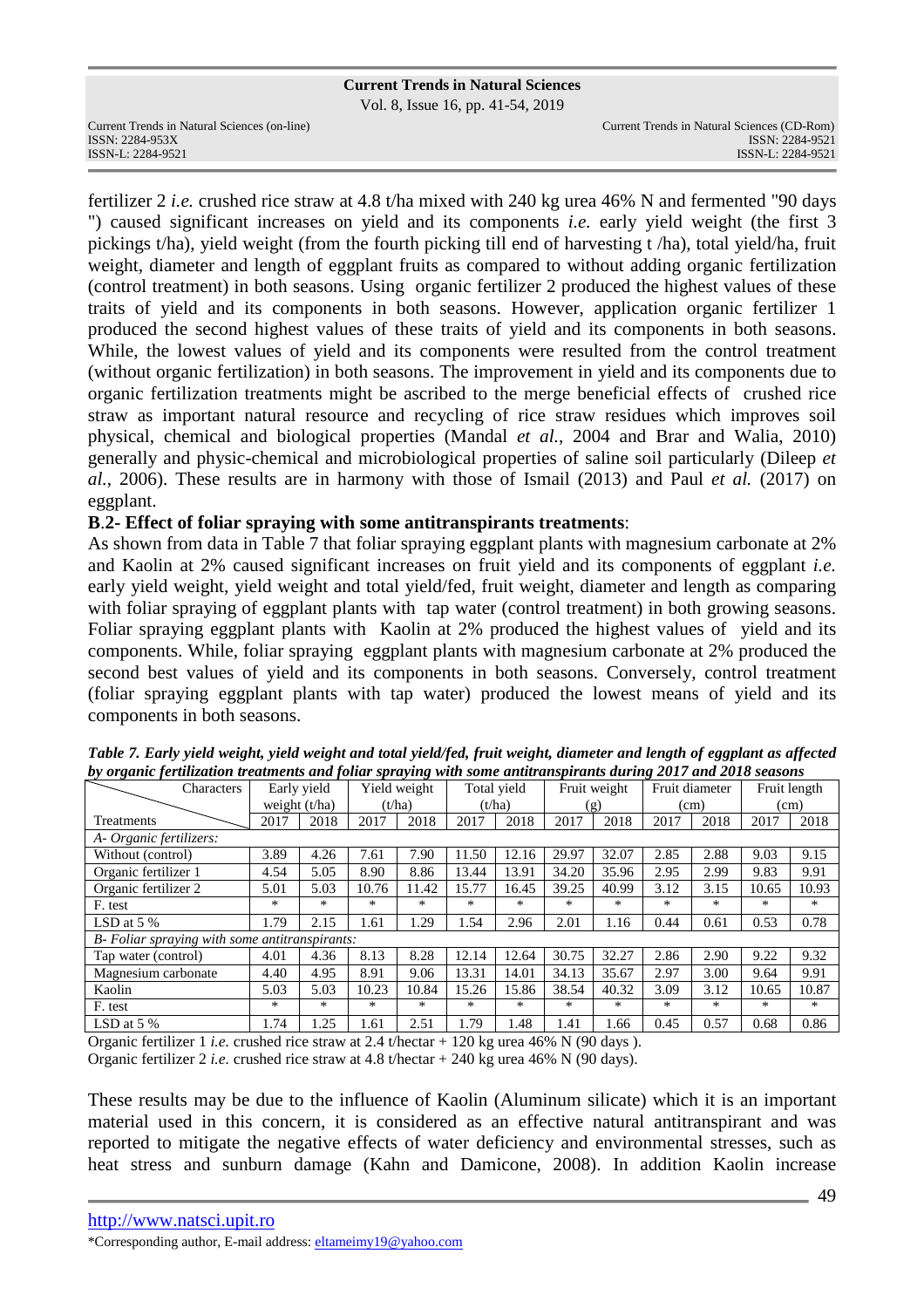Vol. 8, Issue 16, pp. 41-54, 2019

Current Trends in Natural Sciences (on-line) Current Trends in Natural Sciences (CD-Rom)

photosynthesis and water use efficiency in grapefruit and reduce the water losses during vegetable growth period and before or after fruits harvesting in tuberose plant (Al-Moftah and Al-Hamaid, 2005). Also, Kaolin cause a reduction in leaf temperature of peach tree, while having no adverse effects on fruit yield and quality (Glenn *et al.,*1999) and reduce severity of sunburn damage in pomegranate fruit (Weerakkody *et al.*, 2010). These results are in agreement with those obtained by Rakha (2014), Abd El-Hady and Doklega (2017) and Ramadan and Omar (2017) on eggplant and Zakher (2017) on tomato.

### **B.3- Effect of the interaction between organic fertilization treatments and foliar spraying with some antitranspirants treatments:**

The interaction between organic fertilization treatments and foliar spraying with some antitranspirants treatments had a significant effect on all studied characters of fruit yield and its components as shown from the data in Table 8. The favourable interaction treatment that produced the highest values of early yield weight (first 3 pickings), yield weight (from the fourth picking till end of harvesting) and total yield of early yield and yield weight and its components was obtained by using crushed rice straw at 4.8 t/ha mixed with 240 kg urea 46% N and fermented (90 days ) with foliar spraying eggplant plants with Kaolin at 2% in both seasons of this study. The second best interaction treatment was using crushed rice straw at 2.4 t/ha mixed with 120 kg urea 46% N and fermented (90 days ) with foliar spraying eggplant plants with Kaolin at 2% in both seasons of this study. Conversely, the lowest means of these traits were resulted from control treatment of both studied factors (without organic fertilization and foliar spraying of eggplant plants with tap water) in both seasons. These results may be due to the role of the crushed rice straw mixed with urea which improved the physic-chemical and microbiological properties of saline soil. It is important natural resource and recycling of these residues improves soil physical, chemical and biological properties. Soil pH is greatly influenced by addition of organic matter (OM) through different organic amendments. Moreover, applications of kaolin at hot temperatures might help hot Chile pepper plants from being subjected to severe water stress (Creamer *et al.*,2005). Also, Kaolin cause a reduction in leaf temperature of peach tree, while having no adverse effects on fruit yield and quality (Glenn *et al.,*1999) and reduce severity of sunburn damage in pomegranate fruit (Weerakkody *et al.*, 2010).

|                         | Characters          |      | Early yield<br>weight $(t/ha)$ |       | Yield weight<br>(t/ha) | Total vield<br>(t/ha) |       | Fruit weight<br>(g) |       | Fruit diameter<br>(cm) |      |       | Fruit length<br>(cm) |
|-------------------------|---------------------|------|--------------------------------|-------|------------------------|-----------------------|-------|---------------------|-------|------------------------|------|-------|----------------------|
| Treatments              |                     | 2017 | 2018                           | 2017  | 2018                   | 2017                  | 2018  | 2017                | 2018  | 2017                   | 2018 | 2017  | 2018                 |
|                         | Tap water           | 3.50 | 4.24                           | 6.63  | 6.40                   | 10.13                 | 10.64 | 25.54               | 28.27 | 2.78                   | 2.82 | 8.62  | 8.66                 |
| Without                 | Magnesium carbonate | 3.67 | 3.93                           | 7.25  | 7.69                   | 10.92                 | 11.62 | 29.65               | 31.76 | 2.84                   | 2.86 | 8.70  | 8.79                 |
|                         | Kaolin              | 4.49 | 4.62                           | 8.96  | 9.61                   | 13.45                 | 14.23 | 34.73               | 36.19 | 2.92                   | 2.95 | 9.78  | 9.99                 |
|                         | Tap water           | 3.32 | 3.96                           | 8.60  | 8.20                   | 11.93                 | 12.16 | 31.46               | 33.29 | 2.82                   | 2.86 | 9.15  | 9.21                 |
| Organic<br>fertilizer 1 | Magnesium carbonate | 4.55 | 5.57                           | 8.75  | 8.35                   | 13.30                 | 13.93 | 33.57               | 34.99 | 2.92                   | 2.96 | 9.71  | 9.98                 |
|                         | Kaolin              | 5.75 | 5.61                           | 9.33  | 10.02                  | 15.08                 | 15.64 | 37.56               | 39.59 | 3.11                   | 3.15 | 10.65 | 10.89                |
|                         | Tap water           | 5.20 | 4.89                           | 9.14  | 10.24                  | 14.35                 | 15.13 | 35.24               | 37.53 | 2.98                   | 3.02 | 9.89  | 10.09                |
| Organic<br>fertilizer 2 | Magnesium carbonate | 4.97 | 5.35                           | 10.74 | 11.14                  | 15.73                 | 16.49 | 39.17               | 40.27 | 3.14                   | 3.19 | 10.51 | 10.96                |
|                         | Kaolin              | 4.86 | 4.85                           | 12.39 | 12.87                  | 17.25                 | 17.72 | 43.34               | 45.17 | 3.23                   | 3.25 | 11.53 | 11.73                |
| F. test                 |                     | $*$  | *                              | *     | $\ast$                 | *                     | $*$   | *                   | $*$   | $\ast$                 | *    | *     | $*$                  |
| LSD at $5\%$            |                     | .25  | 0.98                           | 2.98  | 1.38                   | 2.62                  | 2.97  | 1.153               | 0.872 | 0.56                   | 0.63 | 0.489 | 0.650                |

*Table 8. Early yield weight, yield weight and total yield/fed, fruit weight, diameter and length of eggplant as affected by the interaction between organic fertilization treatments and foliar spraying with some antitranspirants during 2017 and 2018 seasons* 

Organic fertilizer 1 *i.e.* crushed rice straw at 2.4 t/hectar + 120 kg urea 46% N (90 days ). Organic fertilizer 2 *i.e.* crushed rice straw at 4.8 t/hectar + 240 kg urea 46% N (90 days).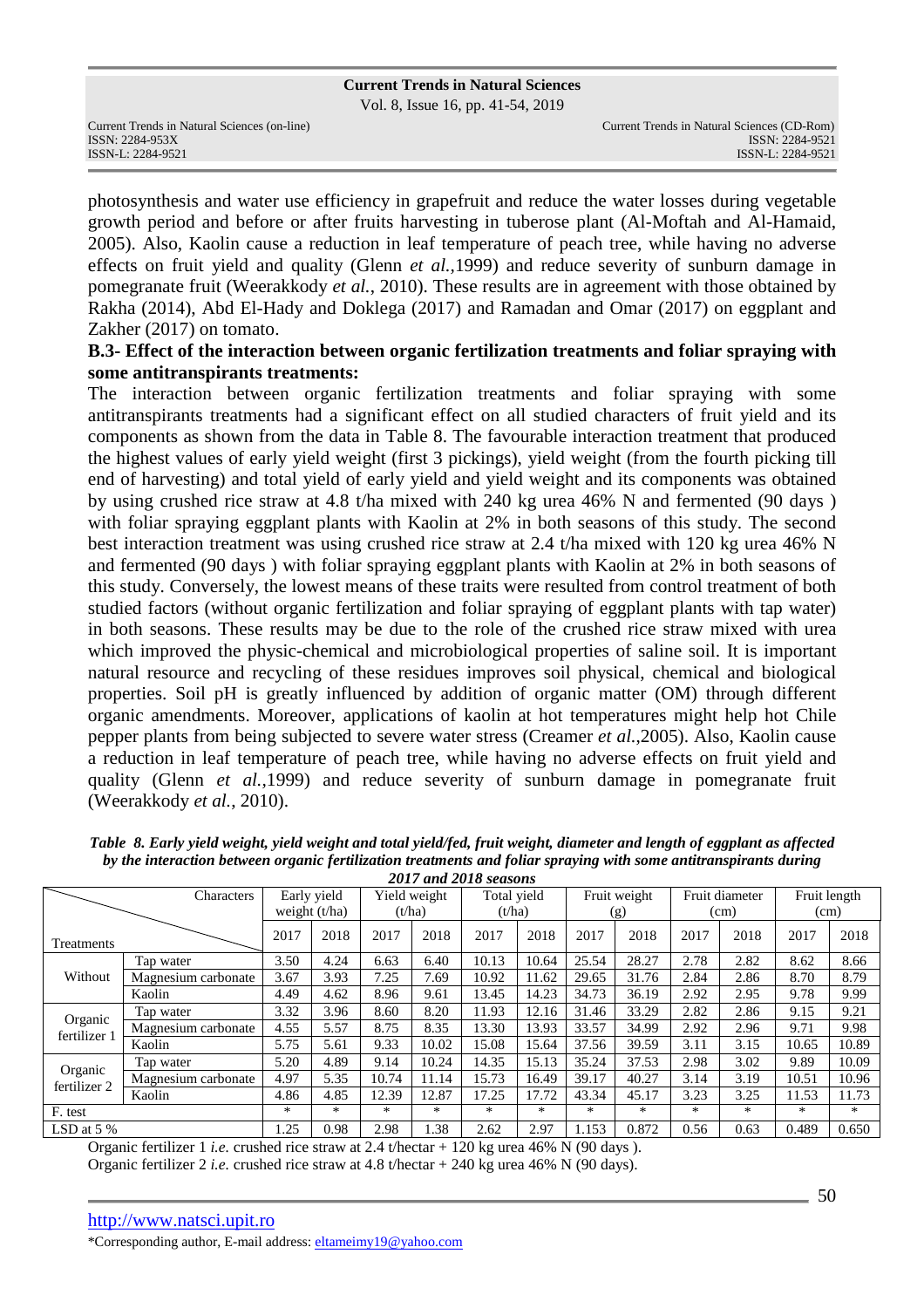Vol. 8, Issue 16, pp. 41-54, 2019

# **C. Chemical constituents of fruits: C.1- Organic fertilization treatments:**

Chemical constituents of fruits taken from the fourth picking to determine nitrogen, phosphorus, potassium, total soluble solids percentages and total iron content showed significant influences by application of organic fertilization treatments *i.e,* organic fertilizer 1 (crushed rice straw at 2.4 t/ha mixed with 120 kg urea 46% N and fermented "90 days ") and application organic fertilizer 2 (crushed rice straw at 4.8 t/ha mixed with 240 kg urea 46% N and fermented "90 days ") in both seasons as shown in Table 9. The highest values of these quality traits were obtained by application organic fertilizer 2 in both seasons. While, the second highest values of fruits quality characters were obtained by application organic fertilizer 1 treatment in both seasons. Also the lowest values of fruits quality characters of eggplant were resulted from control treatment (without organic fertilization) in both seasons. The enhancing effect of application crushed rice straw mixed with urea and decomposing may be due to decaying organic manures may increase soil fertility and thus the crop production potential possibly by changes in the soils physical and chemical properties including nutrient bioavailability, soil structure, water holding capacity, cation exchange capacity, reduce soil pH, microbial community and activity (Muhammad and Khattak, 2009). The obtained results are in accordance with those of Ismail (2013) and El-Semellawy and El-Koumy (2015) on eggplant.

### **C**.**2- Effect of foliar spraying with some antitranspirants treatments:**

Chemical constituents of fruits taken from the fourth picking to determine nitrogen, phosphorus, potassium, total soluble solids percentages and total iron content showed significant influences by foliar spraying of eggplant plants with magnesium carbonate or Kaolin at 2% as comparing with foliar spraying eggplant plants with tap water (control treatment) in both seasons as shown in the data presented at Table 9. Foliar spraying of eggplant plants with Kaolin at 2% produced the highest values of these fruits quality traits in the two growing seasons of this study. While, foliar spraying of eggplant plants with magnesium carbonate at 2% produced the second best values of chemical constituents of fruits in both seasons. The control treatment (foliar spraying of eggplant plants with tap wat) resulted in the lowest means of chemical constituents of fruits taken from the fourth picking in both seasons.

| Characters                                     | N(%   |       | $P(\% )$ |        |        | $K(\%)$ |       | TSS(%) | Fe (ppm) |        |
|------------------------------------------------|-------|-------|----------|--------|--------|---------|-------|--------|----------|--------|
| Treatments                                     | 2017  | 2018  | 2017     | 2018   | 2017   | 2018    | 2017  | 2018   | 2017     | 2018   |
| A- Organic fertilizers:                        |       |       |          |        |        |         |       |        |          |        |
| Without (control)                              | 2.08  | 2.13  | 0.224    | 0.232  | 2.48   | 2.51    | 4.25  | 4.29   | 27.71    | 28.69  |
| Organic fertilizer 1                           | 2.24  | 2.28  | 0.243    | 0.249  | 2.60   | 2.63    | 4.40  | 4.46   | 29.83    | 30.37  |
| Organic fertilizer 2                           | 2.42  | 2.47  | 0.263    | 0.268  | 2.67   | 2.69    | 4.55  | 4.61   | 31.14    | 31.66  |
| F. test                                        | *     | *     | $\ast$   | $\ast$ | $\ast$ | *       | *     | $\ast$ | $\ast$   | $\ast$ |
| LSD at $5\%$                                   | 1.425 | 0.723 | 0793.    | 2.031  | 1.056  | 0.763   | 1.309 | 0.527  | 0.672    | 0.492  |
| B- Foliar spraying with some antitranspirants: |       |       |          |        |        |         |       |        |          |        |
| Tap water (control)                            | 2.13  | 2.16  | 0.226    | 0.235  | 2.51   | 2.54    | 4.27  | 4.31   | 28.07    | 29.05  |
| Magnesium carbonate                            | 2.24  | 2.28  | 0.241    | 0.248  | 2.58   | 2.60    | 4.40  | 4.43   | 29.58    | 29.97  |
| Kaolin                                         | 2.38  | 2.44  | 0.263    | 0.266  | 2.66   | 2.69    | 4.54  | 4.61   | 31.03    | 31.69  |
| F. test                                        | *     | *     | *        | ∗      | *      | *       | *     | *      | $\ast$   | ∗      |
| LSD at $5\%$                                   | 1.098 | 2.136 | 0.642    | 1.267  | 2.046  | 1.368   | 0.734 | 1.046  | 1.390    | 0.985  |

*Table 9. Nitrogen, phosphorus, potassium, total soluble solids (TSS) percentages and total iron (Fe) content in eggplant fruits at harvesting time as affected by organic fertilization treatments and foliar spraying with some antitranspirants during 2017 and 2018 seasons* 

Organic fertilizer 1 *i.e.* crushed rice straw at 2.4 t/hectar + 120 kg urea 46% N (90 days ). Organic fertilizer 2 *i.e.* crushed rice straw at 4.8 t/hectar + 240 kg urea 46% N (90 days).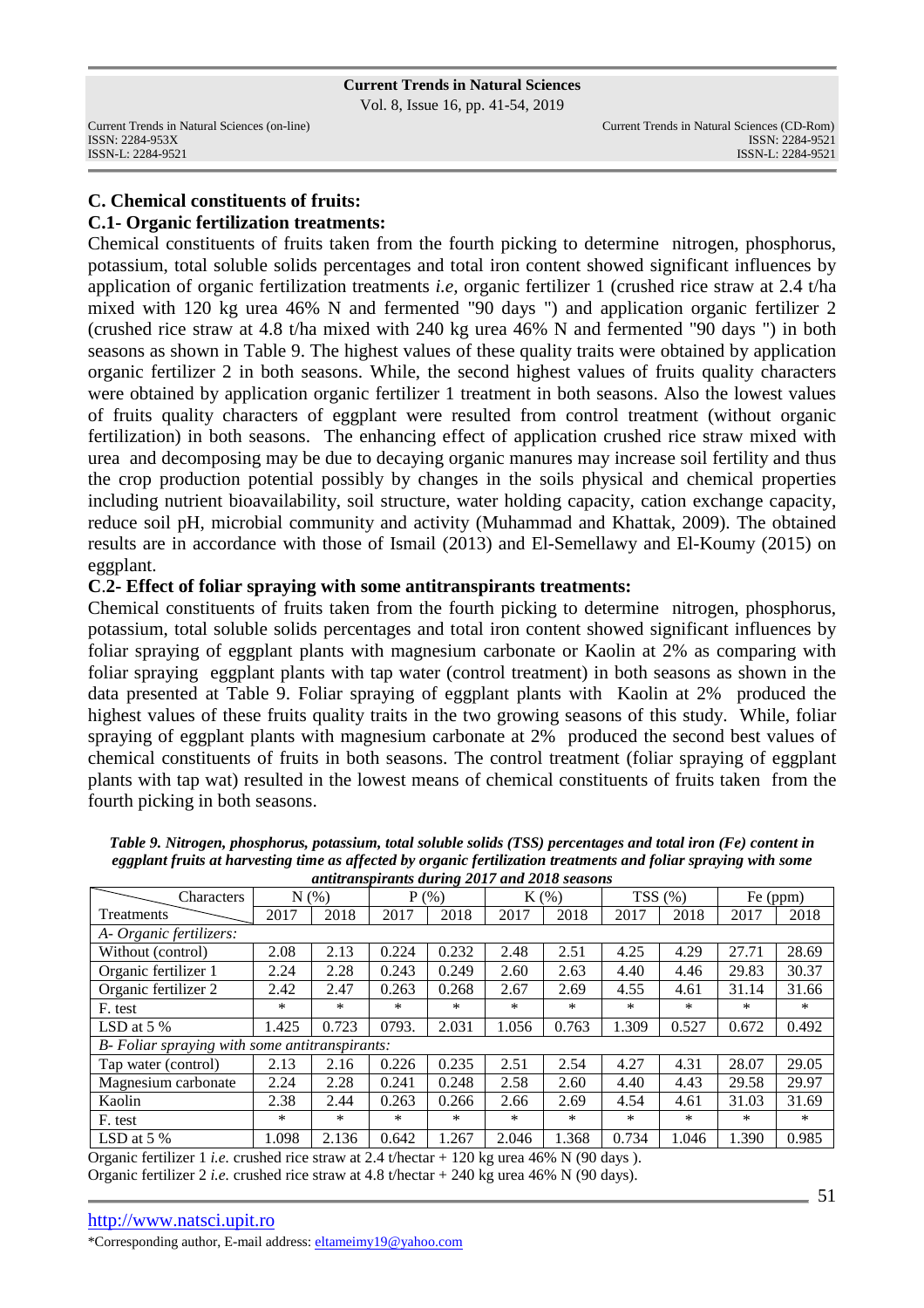Vol. 8, Issue 16, pp. 41-54, 2019

| Current Trends in Natural Sciences (on-line) |
|----------------------------------------------|
| ISSN: 2284-953X                              |
| ISSN-L: 2284-9521                            |

These results may be due to the effect of aluminum silicate on plant growth may refer to that silicon enhances the growth, improves protection against pathogens and maintains of photosynthetic activity and that one of the reasons of increasing dry matter production. These results are in agreement with those obtained by Abd El-Hady and Doklega (2017) on eggplant, Ramadan and Omar (2017) on cabbage and Zakher (2017) on tomato.

### **C.3- Effect of the interaction between organic fertilization treatments and foliar spraying with some antitranspirants treatments:**

The interaction between organic fertilization treatments and foliar spraying with some antitranspirants treatments had a significant effect on all studied characters of chemical contents of eggplant fruits taken from the fourth picking (nitrogen, phosphorus, potassium, total soluble solids percentages and total iron content) as shown in Table 10. The favourable interaction treatment that produced the highest values of chemical contents of fruits was obtained by using crushed rice straw at 4.8 t/ha mixed with 240 kg urea 46% N and fermented (90 days) and foliar spraying eggplant plants with Kaolin at 2% in both seasons of this study. The second best interaction treatment was by using crushed rice straw at 2.4 t/ha mixed with 120 kg urea 46% N and fermented (90 days) with foliar spraying eggplant plants with Kaolin at 2% in both seasons of this study. Conversely, the lowest means of these traits were resulted from control treatment of both studied factors (without organic fertilization and foliar spraying of eggplant plants with tap water) in both seasons. These results possibly will be due to the responsibility of the crushed rice straw mixed with urea which improved the physic-chemical and microbiological properties of saline soil. Also, threshed rice straw are important natural resource and recycling of these residues improves soil physical, chemical and biological properties (Brar and Walia, 2010). Moreover, Kaolin is an important material used in this concern, it is considered as an effective natural antitranspirant and was reported to mitigate the negative effects of water deficiency and environmental stresses, such as heat stress and sunburn damage (Kahn and Damicone, 2008).

| <i>r r r d</i><br>Characters |                     | N(% )  |        | $P$ (%) |        | $K(\%)$ |        | TSS(%) |        | Fe (ppm) |       |
|------------------------------|---------------------|--------|--------|---------|--------|---------|--------|--------|--------|----------|-------|
| Treatments                   |                     | 2017   | 2018   | 2017    | 2018   | 2017    | 2018   | 2017   | 2018   | 2017     | 2018  |
| Without                      | Tap water           | 1.99   | 2.03   | 0.210   | 0.217  | 2.41    | 2.40   | 4.15   | 4.20   | 26.14    | 27.16 |
|                              | Magnesium carbonate | 2.05   | 2.10   | 0.223   | 0.237  | 2.43    | 2.48   | 4.24   | 4.26   | 27.76    | 28.15 |
|                              | Kaolin              | 2.20   | 2.25   | 0.240   | 0.243  | 2.58    | 2.62   | 4.36   | 4.40   | 29.24    | 30.76 |
| Organic                      | Tap water           | 2.14   | 2.16   | 0.223   | 0.236  | 2.52    | 2.54   | 4.25   | 4.31   | 28.53    | 29.45 |
| fertilizer                   | Magnesium carbonate | 2.24   | 2.27   | 0.244   | 0.248  | 2.60    | 2.63   | 4.41   | 4.43   | 29.74    | 30.01 |
|                              | Kaolin              | 2.33   | 2.42   | 0.261   | 0.264  | 2.68    | 2.72   | 4.55   | 4.63   | 31.21    | 31.66 |
| Organic                      | Tap water           | 2.25   | 2.30   | 0.245   | 0.252  | 2.61    | 2.64   | 4.40   | 4.43   | 29.53    | 30.55 |
| fertilizer                   | Magnesium carbonate | 2.42   | 2.46   | 0.256   | 0.260  | 2.68    | 2.70   | 4.55   | 4.60   | 31.25    | 31.77 |
| 2                            | Kaolin              | 2.60   | 2.64   | 0.287   | 0.292  | 2.72    | 2.74   | 4.71   | 4.80   | 32.63    | 32.66 |
| F. test                      |                     | $\ast$ | $\ast$ | $\ast$  | $\ast$ | $\ast$  | $\ast$ | $\ast$ | $\ast$ | *        | *     |
| LSD at $5\%$                 |                     | 0.52   | 1.73   | 1.45    | 0.67   | 1.08    | 1.65   | 1.31   | 1.95   | 0.86     | 1.96  |

*Table 10. Nitrogen, phosphorus, potassium, total soluble solids (TSS) percentages and total iron (Fe) content in eggplant fruits at harvesting time as affected by the interaction between organic fertilization treatments and foliar spraying with some antitranspirants during 2017 and 2018 seasons* 

Organic fertilizer 1 *i.e.* crushed rice straw at 2.4 t/hectar + 120 kg urea 46% N (90 days ). Organic fertilizer 2 *i.e.* crushed rice straw at 4.8 t/hectar + 240 kg urea 46% N (90 days).

# **D- Economic feasibility:**

The economic feasibility of eggplant plants as affected by organic fertilization treatments and foliar spraying with some antitranspirants as well as their interaction over both seasons are presented in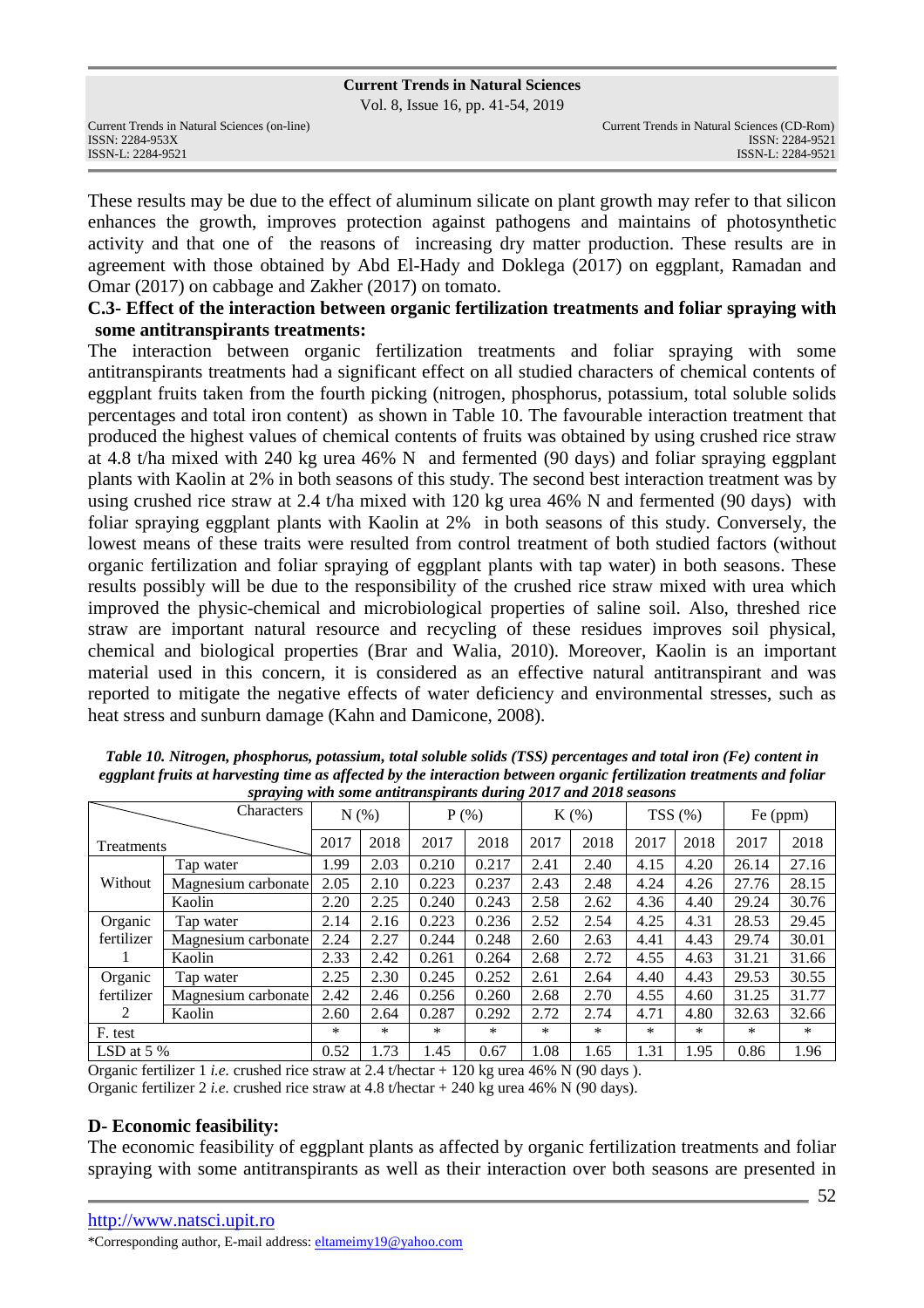Vol. 8, Issue 16, pp. 41-54, 2019

Table 11. The results showed that the highest net return 28055 LE/ha over both seasons was obtained from application of crushed rice straw at 4.8 t/ha mixed with 240 kg urea 46% N and fermented (90 days) besides foliar spraying eggplant plants with Kaolin at 2 %, such treatment returns the highest benefit cost ratio (2.791) in comparison with the other treatments. Therefore, this treatment considered to be economical for eggplant production under soil salinity and the environmental condition of Sahl El-Husseiniya, Sharkia Governorate.

*Table 11. Economic feasibility of eggplant production as affected by organic fertilization treatments and foliar spraying with some antitranspirants as well as their interaction over both seasons* 

|                   | Characters                     | Total                   | Gross                     | Treatment               | Total                            | Net return      |                       |                |
|-------------------|--------------------------------|-------------------------|---------------------------|-------------------------|----------------------------------|-----------------|-----------------------|----------------|
| <b>Treatments</b> |                                | yield<br>$(t/ha)^{(1)}$ | return<br>$(LE/ha)^{(2)}$ | cost<br>$(LE/ha)^{(3)}$ | variable cost<br>$(LE/ha)^{(4)}$ | $(LE/ha)^{(5)}$ | cost<br>$ratio^{(6)}$ | Order          |
|                   | Tap water                      | 10.39                   | 25964                     |                         | 12760                            | 13205           | 2.034                 | 9              |
|                   | Without Magnesium carbonate    | 11.27                   | 28169                     | 571                     | 13331                            | 14838           | 2.113                 | 8              |
|                   | Kaolin                         | 13.84                   | 34600                     | 286                     | 13045                            | 21555           | 2.652                 | 3              |
| Organic           | Tap water                      | 12.04                   | 30107                     | 1310                    | 14069                            | 16038           | 2.139                 | 7              |
|                   | fertilizer Magnesium carbonate | 13.61                   | 34036                     | 1881                    | 14640                            | 19395           | 2.324                 | 6              |
|                   | Kaolin                         | 15.36                   | 38393                     | 1595                    | 14355                            | 24038           | 2.674                 | $\mathfrak{D}$ |
| Organic           | Tap water                      | 14.74                   | 36850                     | 2619                    | 15379                            | 21471           | 2.396                 |                |
|                   | fertilizer Magnesium carbonate | 16.11                   | 40279                     | 3190                    | 15950                            | 24329           | 2.525                 | 4              |
| 2                 | Kaolin                         | 17.49                   | 43719                     | 2905                    | 15664                            | 28055           | 2.791                 |                |

(1) Eggplant total yield as average over both seasons. (2) Gross return as total yield  $(t/ha) \times 2500$  LE ton. (3) Treatment cost was calculated according to the following prices: Kaolin =250 LE/25kg; magnesium carbonate =20 LE/Kg; threshed rice straw =300 LE/ton; 50 Kg urea 48%=250 LE. (4) Total variable cost (LE/ha) include: Treatment cost plus land leasehold , transplant, N, P and K Fertilizers, microelements, pesticides, labors and other cultural practices which equal nearly 12760 LE/ha.  $(5) = (2) - (4)$ .  $(6) = (2) / (4)$ .

#### **4. CONCLUSIONS**

According to the obtained data in this study, it could be recommended that using crushed rice straw at the rate of 4.8 t/ha mixed with 240 kg urea 46% N and fermented (90 days) and adding it before transplanting as a soil application and foliar spraying eggplant plants with Kaolin at 2% three times starting at 25 days after transplanting and repeated every 15 days intervals to enhance vegetative growth characters, yield and its components and chemical constituents of eggplant fruits under the environmental conditions of saline soil in Sahl El-Husseiniya, Sharkia Governorate.

#### **5. REFERENCES**

- Abd El-Hady, M.A., Doklega, S.M.A. (2017). Response of two eggplant cultivars to irrigation intervals and foliar application with some antitranspirants*. J. Plant Production, Mansoura Univ*., 8(12), 1395-1401.
- Ahmed, M.S.M., Gad-El-Moula, M.M.H., Farag, A.A., Aly, M.A.M. (2016). Response of eggplant (*Solanum melongena* L.) to application of some organic fertilizers under different colors of plastic mulch. *Middle East J. Agric. Res.*, 5(4), 636-646.

Al-Moftah, A.E. and A.R. Al-Hamaid (2005). Response of vegetative and reproductive parameters of water stressed tuberose plant to vapor hard and kaolin antitranspiration. Arab Gulf J. of Sci. Res., 23(1), 7-14.

Anwar, R.S.M. (2005). Response of potato crop to biofertilizers, irrigation and antitranspirants under sandy soil condition. *Thesis Ph.D. Hort. and Veg., Fac. of Agric., Zagazig Univ., Egypt.*

- A.O.A.C. (1990). Official Methods of Analysis. *15th Ed. Association of Official Analytical Chemists, Inc., Virginia, USA*, pp: 770-771.
- Bedrech, S.A., Farag, S.Gh. (2015). Usage of some sunscreens to protect the Thompson Seedless and Crimson Seedless grapevines growing in hot climates from sunburn. *Nat. and Sci.,* 13(12), 35-41.
- Black, C.A. (1965). Methods of soil analysis. Part I- Physical and mineralogical properties. *A.S.A. Madison, Wisc., USA.*

http://www.natsci.upit.ro